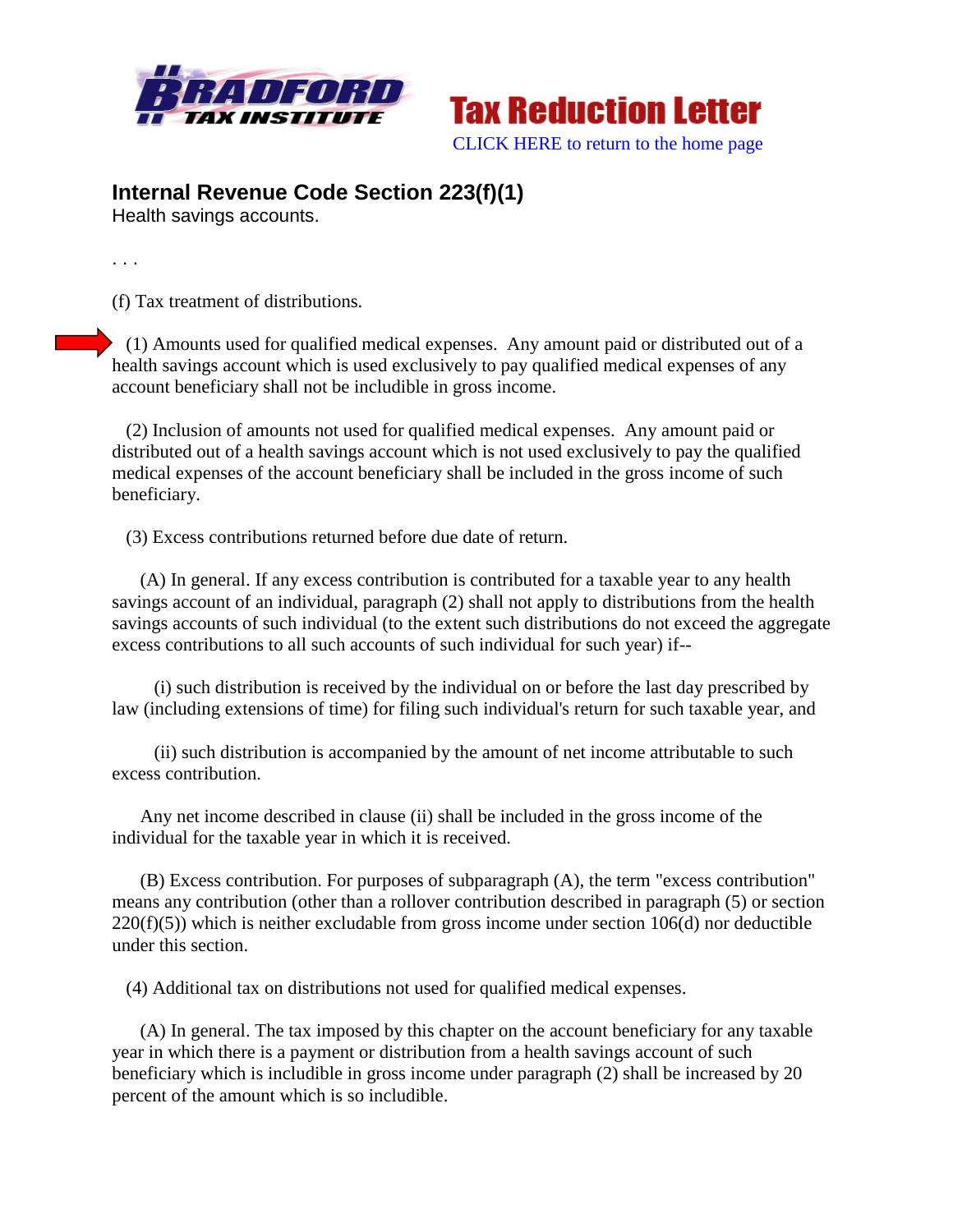(B) Exception for disability or death. Subparagraph (A) shall not apply if the payment or distribution is made after the account beneficiary becomes disabled within the meaning of section  $72(m)(7)$  or dies.

 (C) Exception for distributions after medicare eligibility. Subparagraph (A) shall not apply to any payment or distribution after the date on which the account beneficiary attains the age specified in section 1811 of the Social Security Act.

 (5) Rollover contribution. An amount is described in this paragraph as a rollover contribution if it meets the requirements of subparagraphs (A) and (B).

 (A) In general. Paragraph (2) shall not apply to any amount paid or distributed from a health savings account to the account beneficiary to the extent the amount received is paid into a health savings account for the benefit of such beneficiary not later than the 60th day after the day on which the beneficiary receives the payment or distribution.

 (B) Limitation. This paragraph shall not apply to any amount described in subparagraph (A) received by an individual from a health savings account if, at any time during the 1-year period ending on the day of such receipt, such individual received any other amount described in subparagraph (A) from a health savings account which was not includible in the individual's gross income because of the application of this paragraph.

 (6) Coordination with medical expense deduction. For purposes of determining the amount of the deduction under section 213, any payment or distribution out of a health savings account for qualified medical expenses shall not be treated as an expense paid for medical care.

 (7) Transfer of account incident to divorce. The transfer of an individual's interest in a health savings account to an individual's spouse or former spouse under a divorce or separation instrument described in subparagraph (A) of section 71(b)(2) shall not be considered a taxable transfer made by such individual notwithstanding any other provision of this subtitle, and such interest shall, after such transfer, be treated as a health savings account with respect to which such spouse is the account beneficiary.

(8) Treatment after death of account beneficiary.

 (A) Treatment if designated beneficiary is spouse. If the account beneficiary's surviving spouse acquires such beneficiary's interest in a health savings account by reason of being the designated beneficiary of such account at the death of the account beneficiary, such health savings account shall be treated as if the spouse were the account beneficiary.

(B) Other cases.

 (i) In general. If, by reason of the death of the account beneficiary, any person acquires the account beneficiary's interest in a health savings account in a case to which subparagraph (A) does not apply--

(I) such account shall cease to be a health savings account as of the date of death, and